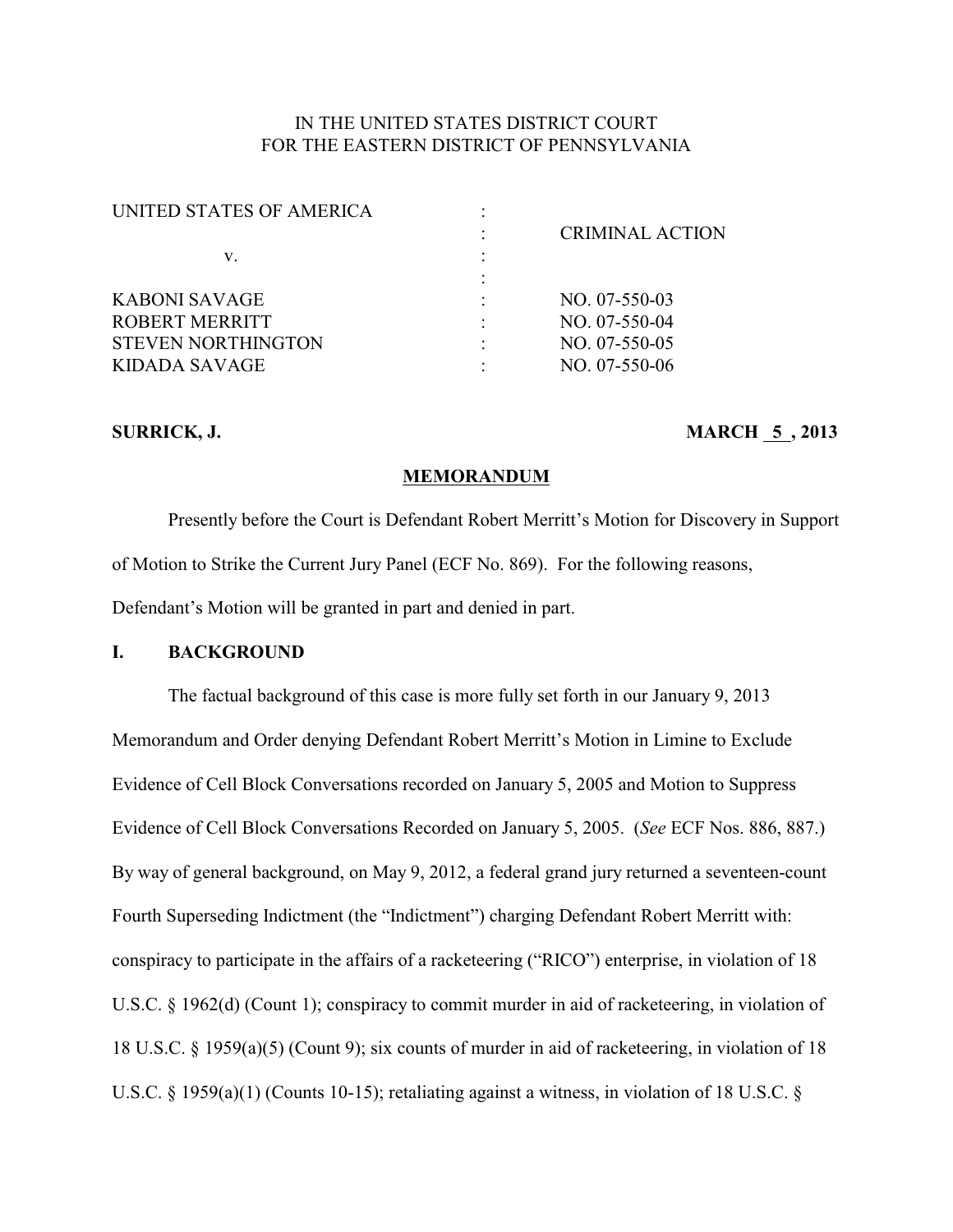1513 (Count 16); and using fire to commit a felony, in violation of 18 U.S.C. § 844(h)(1) (Count 17). (Indictment, ECF No. 480.)

On February 20, 2012, Defendant Steven Northington filed a Motion for Discovery of Information Concerning the Confection of the Grand and Petit Jury Venire. (ECF No. 372.) On October 2, 2012, the Court entered a Memorandum and Order, granting in part and denying in part, Defendant's Motion for Discovery. (*See* ECF Nos. 639, 640.) The Court granted discovery of The Plan of the Random Selection of Grand and Petit Jurors of 1968 for the Eastern District of Pennsylvania (revised December 4, 2009) (the "Jury Plan") and statistical breakdowns by race and ethnicity of Master and Qualified Jury Wheels from 2007, 2009, and 2011. (Discovery Order, ECF No. 640.) On November 6, 2012, Defendant Steven Northington filed a Motion to Increase Pool of Prospective Jurors and to Strike the Current Jury Panel. (Def.'s Jury Mot., ECF No. 701.) On January 28, 2013, the Court entered a Memorandum and Order denying Defendant's Motion to Increase Pool of Prospective Jurors and to Strike the Current Jury Panel. (Jury Mem., ECF Nos. 969, 970.) On December 31, 2012, Defendant filed the instant Motion for Discovery in Support of Motion to Strike the Current Jury Panel (Def.'s Mot., ECF No. 869.) The Government has not filed a response to Defendant's Discovery Motion.

## **II. DISCUSSION**

Defendant seeks discovery concerning the confection of the venire from which the grand jury in this case was selected and from which the petit jury was also selected. (Def.'s Mot. 3-4*.*) He alleges that the Eastern District of Pennsylvania's use of voter registration lists to create a pool of eligible jurors "is inadequate to satisfy the constitutional requirement that a jury be comprised of a fair cross-section of the community racially, by gender, and socio-

2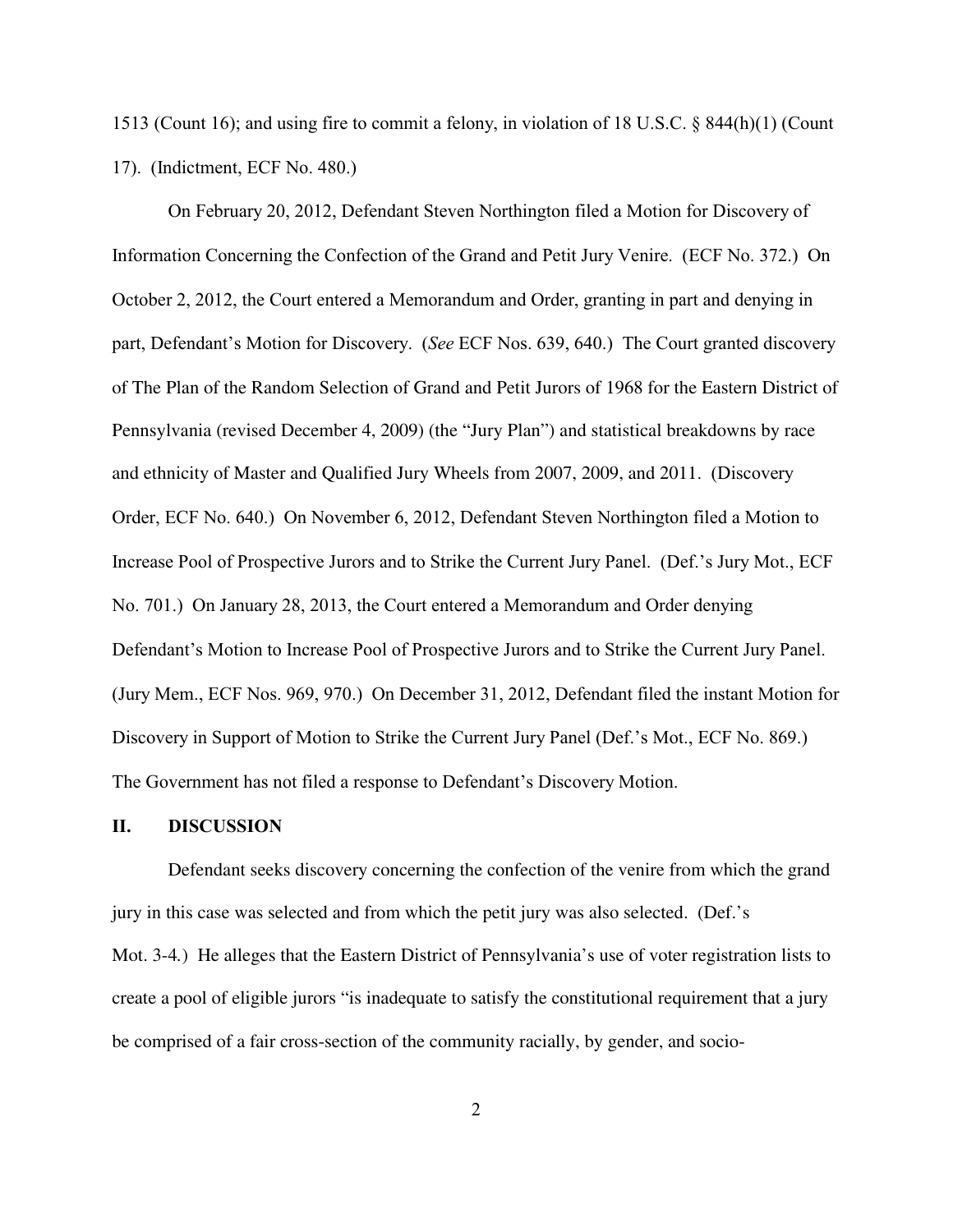economically." (*Id.* at 5.) Defendant has retained the services of an expert who has concluded that there is "evidence of a substantial disparity" between African-Americans living in the Eastern District and those represented on the current jury panel. (*Id.* at 7.) Defendant asserts that additional discovery is needed to determine whether this disparity is the result of using voter registration lists as the only source to draw juries. (*Id.*) Defendant requests that the following information be provided to his expert by the Clerk of the Court to support his Motion to Strike

the Current Jury Panel:

- (a) The Source Lists for the compilation of jury panels in the Eastern District of Pennsylvania for 2007, 2009, and 2011 and the date to which each applied, including the voter lists from each of the counties of the Eastern District of Pennsylvania and whatever data is available regarding the sex, age and race or Hispanic status of each voter;
- (b) The actual Master list compiled for 2007, 2009, and 2011;
- (c) The records of which names on the Master List were mailed questionnaires, the number of times each were mailed (if there was no immediate response to the first mailing) and the disposition of the mailing, i.e., whether the questionnaire was returned by prospective juror, returned by Post Office, or not returned. This data should include the address to which the questionnaire was mailed and any other information from the voter lists;
- (d) The Qualified List in 2007, 2009, and 2011. This data should include which potential jurors were qualified, which were disqualified, and which were deferred. This data should also include all responses to the jury questionnaire used for qualification, including race, Hispanic status, sex and age, as well as address;
- (e) The mailing of summons and the disposition of those mailings for 2007, 2009, and 2011, including any disqualifications or deferments that resulted and the reasons such were granted;
- (f) The monthly petit term list as of the end of each month from September 1, 2008 through to the date of the trial including Juror Index Number;
- (g) The venire panels from September 1, 2008 through the date that of the trial, including Juror Index Number; [and]
- (h) Any supplementation to any of the Master or Qualified Wheels.

(Def.'s Mot. 1-2.)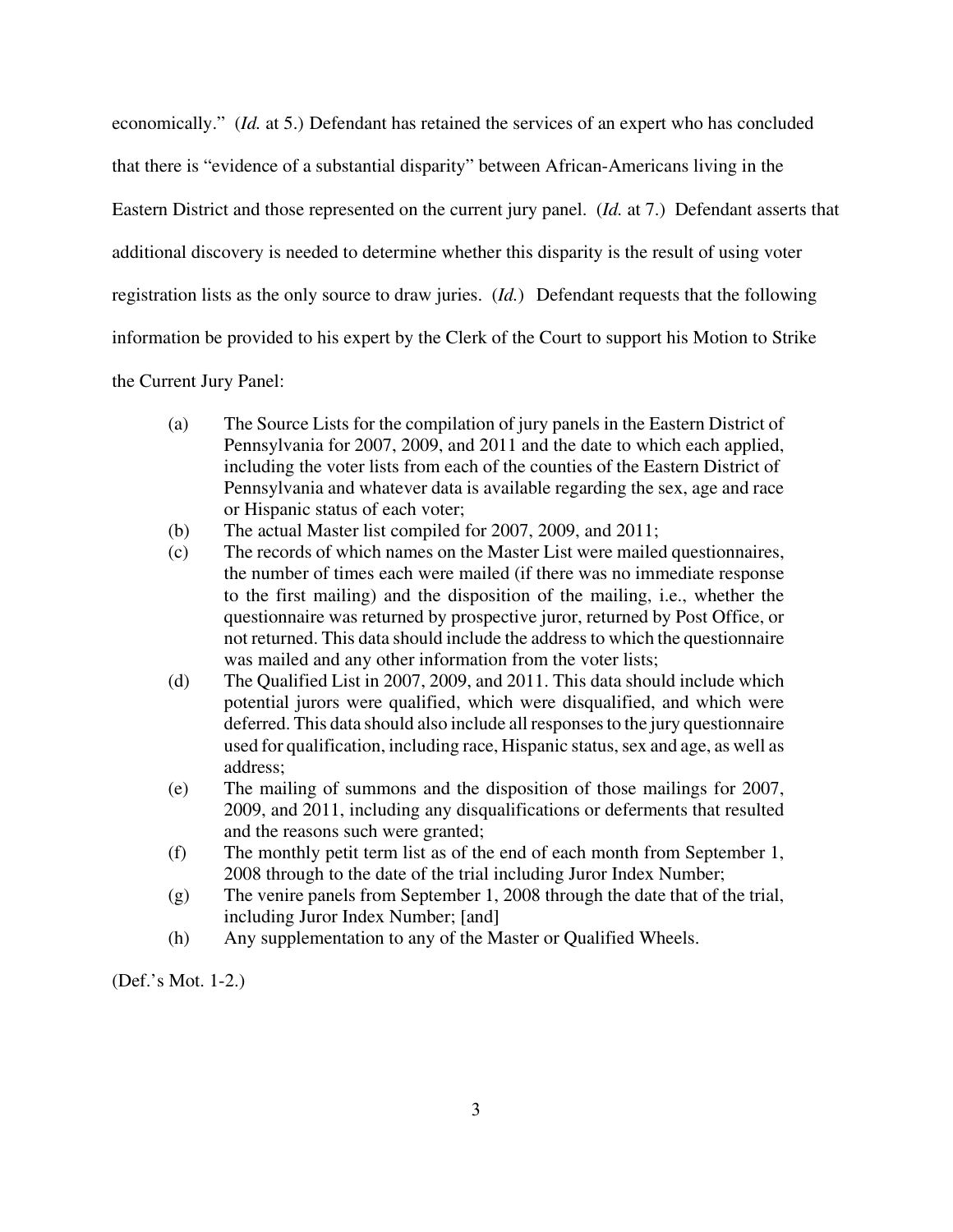The Sixth Amendment and the Jury Service Selection Act of 1968 ("JSSA") guarantee defendants a trial by a jury selected from a fair cross-section of the community.<sup>1</sup> In order to establish a prima facie fair cross-section violation under the Sixth Amendment or the JSSA, a defendant has the burden of demonstrating:

(1) the group alleged to be excluded is a 'distinctive' group in the community; (2) the representation of this group in jury venires is not 'fair and reasonable' in relation to the number of such persons in the community; and (3) the underrepresentation is caused by the 'systematic exclusion of the group in the jury selection process.'

*Weaver*, 237 F.3d at 237 (citing *Duren v. Missouri*, 439 U.S. 357, 364 (1979)). Determining whether a group is represented fairly and reasonably in jury venires in relation to the number of such persons in the community is a mathematical exercise that must be supported by statistical evidence. *Id.* at 240. A defendant must also demonstrate that the alleged underrepresentation stems from more than exclusive reliance on voter registration lists where a cognizable group has "freely excluded itself quite apart from the system itself . . . ." *Id.* at 244. Defendant's request for discovery is made in support of his claim of a systematic exclusion of African-Americans and Hispanics in jury pools.

The JSSA permits discovery of information related to the jury selection process if a party wishes to challenge such process. Specifically, section 1867(f) of the JSSA provides in relevant part:

<sup>&</sup>lt;sup>1</sup> The Sixth Amendment states that "[i]n all criminal prosecutions, the accused shall enjoy the right to a speedy and public trial, by an impartial jury of the State and district wherein the crime shall have been committed, which district shall have been previously ascertained by law . . . ." U.S. Const. amend. VI. The JSSA codifies the Sixth Amendment cross-section right. *United States v. Weaver*, 267 F.3d 231, 236 (3d Cir. 2001). The JSSA provides that "all litigants in Federal courts entitled to trial by jury shall have the right to grand and petit juries selected at random from a fair cross-section of the community in the district or division wherein the court convenes." 28 U.S.C. § 1861.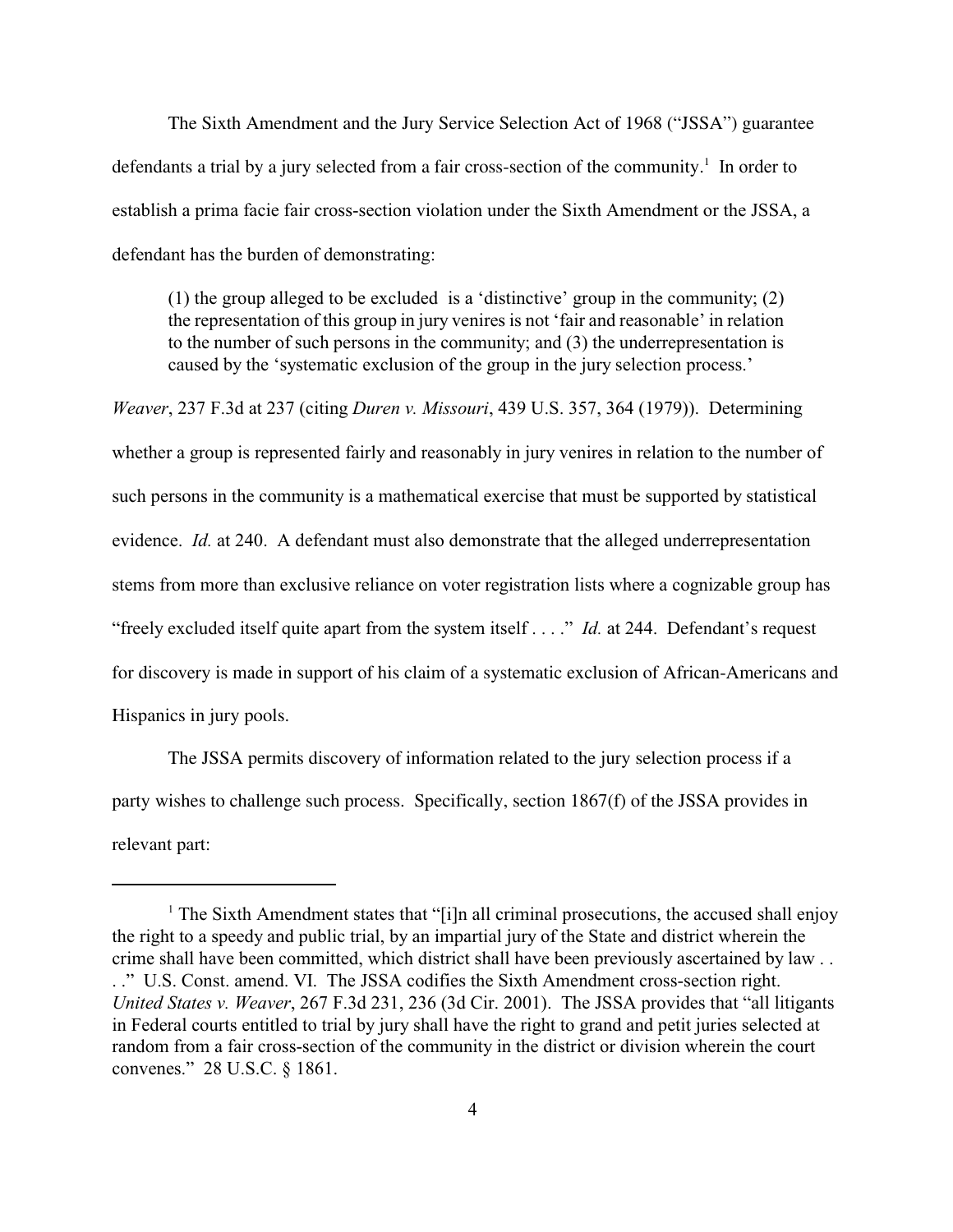The contents of records or papers used by the jury commission or clerk in connection with the jury selection process shall not be disclosed, except . . . as may be necessary in the preparation or presentation of a motion [challenging compliance with jury selection procedures] under . . . this section . . . . The parties in a case shall be allowed to inspect, reproduce, and copy such records or papers at all reasonable times during the preparation and pendency of such motion.

28 U.S.C. § 1867(f). In *Test v. United States*, the Supreme Court stated that Section 1867(f)

"makes clear that a litigant has essentially an unqualified right to inspect jury lists" and "grants access in order to aid parties in the 'preparation' of motions challenging jury-selection procedures." 420 U.S. 28, 29-30 (1975). A defendant "need only allege that he is preparing a motion to challenge the jury selection process" in order to "avail himself of the right of access to jury selection records." *United States v. Royal*, 100 F.3d 1019, 1025 (1st Cir. 1996).

Since *Test*, federal courts have determined that the right to inspect jury selection records, although "unqualified," is not unlimited. *See United States v. Diaz*, 236 F.R.D. 470, 482 (N.D. Cal. 2006) ("The right to discovery by the [JSSA] and *Test* is not limitless."); *United States v. Gotti*, No. 02-743, 2004 U.S. Dist. LEXIS 20280, at \*20 (S.D.N.Y. Oct. 6, 2004) (noting that a defendant who made a request under § 1867(f) "is not entitled to unencumbered access to juror information, and given the concerns about juror safety . . . will not have it"). Highly invasive requests that pose an extraordinary administrative burden on the courts will be deemed "infeasible" and can be denied on that basis alone. *See, e.g.*, *United States v. Luna-Santillanes*, No. 11-20492, 2012 WL 3464764, at \*5 (E.D. Mich. Aug. 14, 2012) (holding that requests for discovery concerning jurors that go beyond the scope of juror number, race, and Hispanic ethnicity must be substantiated by more than speculation and assumptions to offset the "heavy burden" fulfilling such requests place on the courts); *United States v. O'Reilly*, No. 05-80025, 2008 WL 4960173, at \*3 (E.D. Mich. Nov. 20, 2008) (finding that granting access to the court's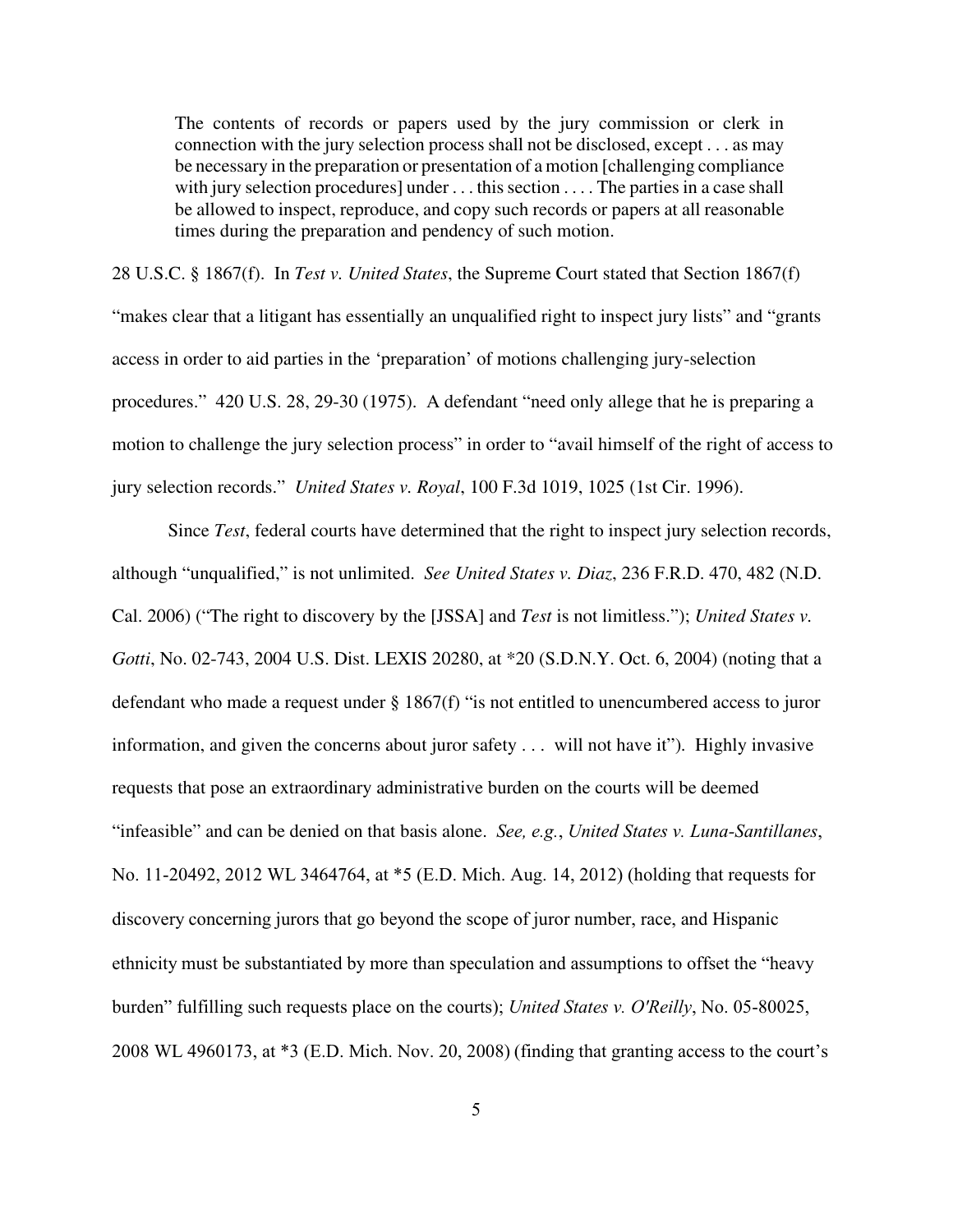computer files would be "unprecedented" and cause a "tremendous administrative burden" on the courts) (internal quotations omitted). "The [JSSA] is not a license for litigants to rummage at will through all jury-related records maintained by the Clerk of Court." *United States v. Rice*, 489 F. Supp. 2d 1312, 1316 (S.D. Ala. 2007). Rather, "[t]he right to inspection extends to all jury selection materials relevant to a complete determination of whether a grand or petit jury has in fact been selected at . . . random from a fair cross-section of the community." *United States v. McLernon*, 746 F.2d 1098, 1123 (6th Cir. 1984) (citation omitted). Therefore, we must limit Defendant's discovery to only those records he needs to substantiate his claim.

As a result of our October 2, 2012 Discovery Order, Defendants were provided the following information:

- (a) The Plan of the Random Selection of Grand and Petit Jurors of 1968 for the Eastern District of Pennsylvania (revised December 4, 2009);
- (b) Spreadsheets with statistical breakdowns by race and ethnicity for the jurors contained on the 2007 Master Jury Wheel, 2009 Master Jury Wheel, and 2011 Master Jury Wheel;
- (c) Spreadsheets with statistical breakdowns by race and ethnicity for the jurors contained on the 2007 Qualified Jury Wheel, 2009 Qualified Jury Wheel, and 2011 Qualified Jury Wheel;
- (d) A spreadsheet with the statistical breakdown by race and ethnicity for the 1,000 jurors that were initially summoned for petit jury selection in this case;
- (e) A spreadsheet with the statistical breakdown by race and ethnicity for the 549 jurors that responded to the summons and showed up to fill out a jury questionnaire on September 26 and 27, 2012; and
- (f) A spreadsheet with the statistical breakdown by race and ethnicity for the jurors that served on the Grand Jury that returned the First Superseding Indictment on April 8, 2009.

(Discovery Order 1-2.) Defendant's expert proposes an analysis based upon the above

information that yields preliminary disparity figures similar to figures that this Court has already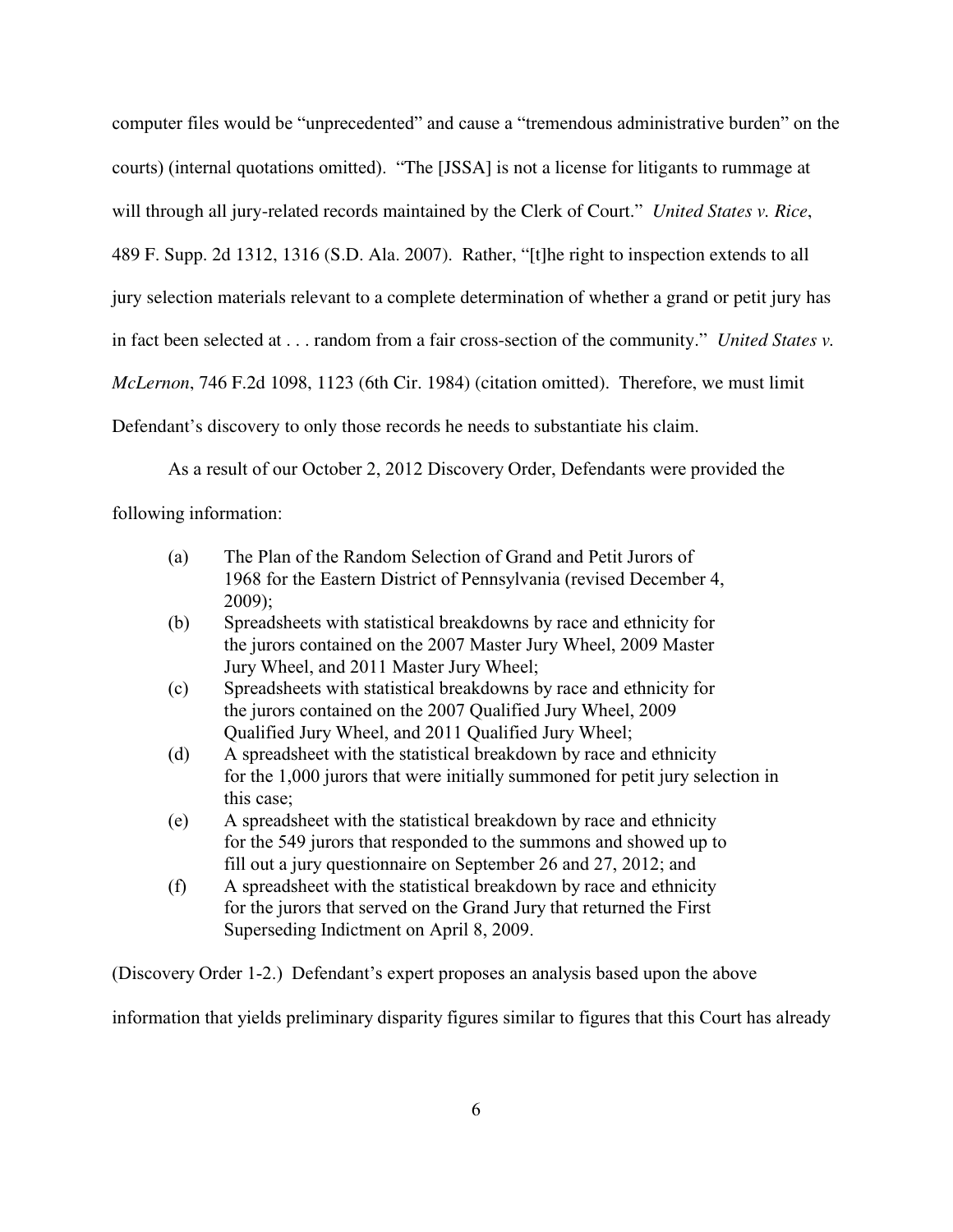held are not demonstrative of unfair representation in jury pools.<sup>2</sup> Nevertheless, Defendant's expert states that further data is necessary to establish systematic disparities inherent in the Eastern District of Pennsylvania's use of voter registration lists as the sole source of eligible jurors. (Def.'s Mot. Ex. 3.) In addition, he contends that information regarding the manner in which potential jurors are excluded and deferred is necessary to demonstrate systemic issues in identifying jurors that represent a fair cross-section of the community. (*Id.*) We conclude that Defendant is entitled to some additional discovery to substantiate his claims. We must warn, however, that "[w]here a defendant fails to make anything of the data he requested underlying the selection of the [] jury, a defendant is not entitled to rummage through the records for other months without such a showing." *Rice*, 489 F. Supp. 2d at 1325 (internal quotation marks omitted).

Defendant seeks the original source lists from 2007, 2009, and 2011, as well as the voter registration lists from each of the counties comprising the Eastern District of Pennsylvania. He contends that the actual source lists will help him understand the distribution of prospective jurors geographically, as well as "impute the race and Hispanic status of those to which qualification forms were mailed." (Def.'s Mot. 6.) While all lists of prospective jurors are sampled from an original source list, qualification forms are mailed to names and addresses directly obtained from the relevant Master list. Defendant makes no representation as to why the

 $2$  Defendant's expert asserts that the "absolute disparities with respect to blacks range 6.86 percent to 8.60 percent and the comparative disparities range from 52.5 percent to 39.7 percent." (Def.'s Mot. Ex. 3.) He offers that the absolute disparities for Hispanics "range from 1.91 percent to 3.50 percent and the comparative disparities range from 39.1 percent to 57.2 percent." (*Id.*) We have already determined that an absolute disparity of African-American representation in jury pools of 8.45 percent and a comparative disparity of 50.23percent is insufficient to establish an unfair and unreasonable representation in jury pools. (Jury Mem. 11.)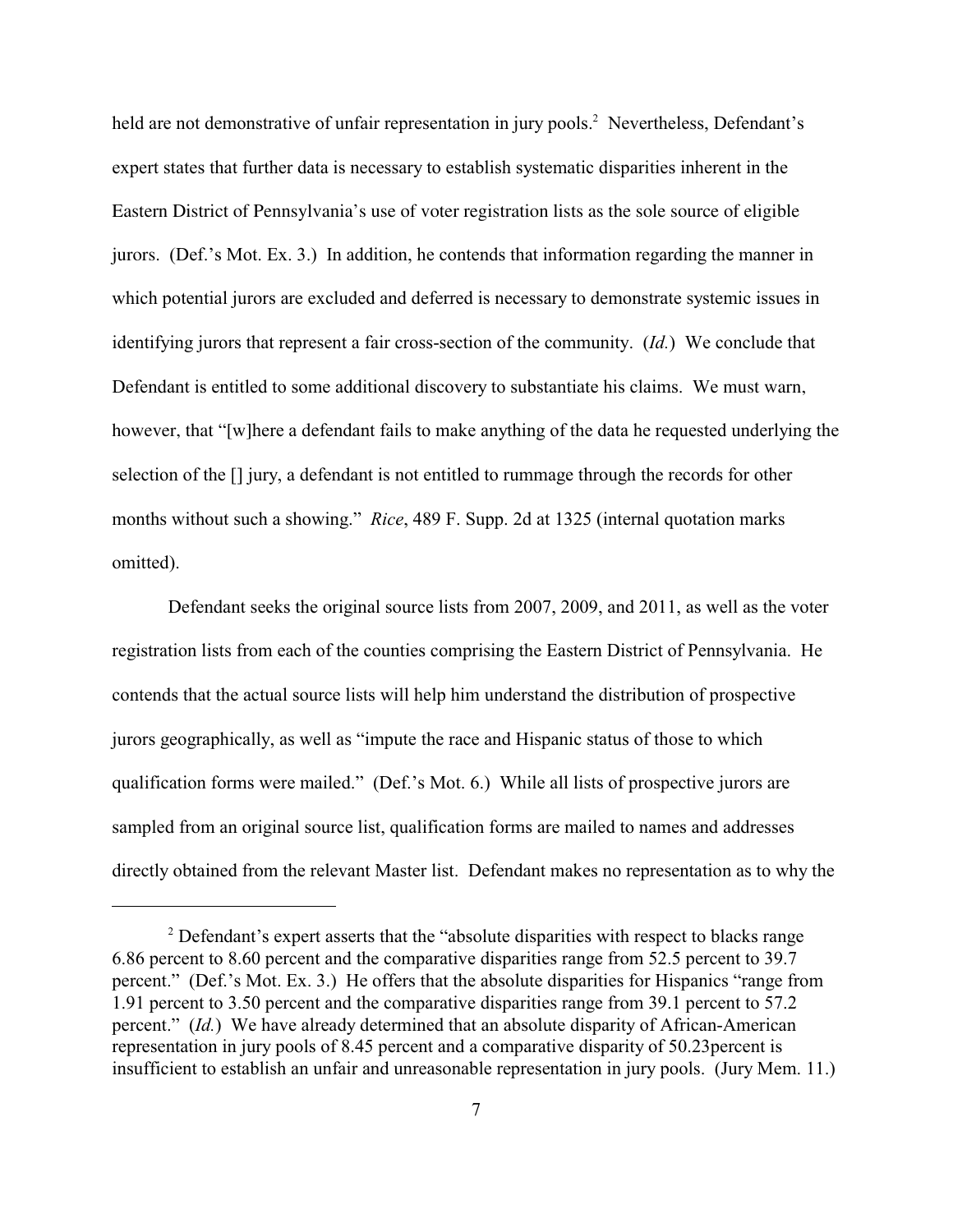actual source list is necessary in preparing his fair cross-section challenge. *See, e.g.*, *Rice*, 489 F. Supp. 2d at 1318 (holding that raw data in the original source list is not reasonably necessary to any fair cross-section challenge, especially when provided with other demographic information relating to pertinent jury wheels); *Diaz*, 236 F.R.D. at 483-84 (finding that the JSSA does not authorize access to raw data from original source lists). If Defendant's expert wants to inspect the original voter registration lists from each county comprising the Eastern District of Pennsylvania, and from which the source list is compiled, then he is free to inspect these documents. As Defendant's expert points out, "voter lists themselves are publicly available in Pennsylvania." (Def.'s Mot. Ex. 3.) Accordingly, Defendant's request for access to the original source list is denied.

Defendant's expert will be granted access to the Master lists for 2007, 2009, and 2011. Master lists will contain home addresses and any available information regarding sex, age, race, or ethnicity of each voter. Social security numbers and other information not relevant to Defendant's expert's analysis will be removed from the lists. Likewise, Defendant's expert will be granted access to the 2007, 2009, and 2011 redacted Qualified lists. Both Master and Qualified lists will include fields denoting each potential juror's most recent qualification and availability status.

Defendant's request for records of which names on the master lists were mailed questionnaires, the number of times each were mailed, and the disposition of mailings cannot be fulfilled in a single list format, as jury administrators do not track such information in static

8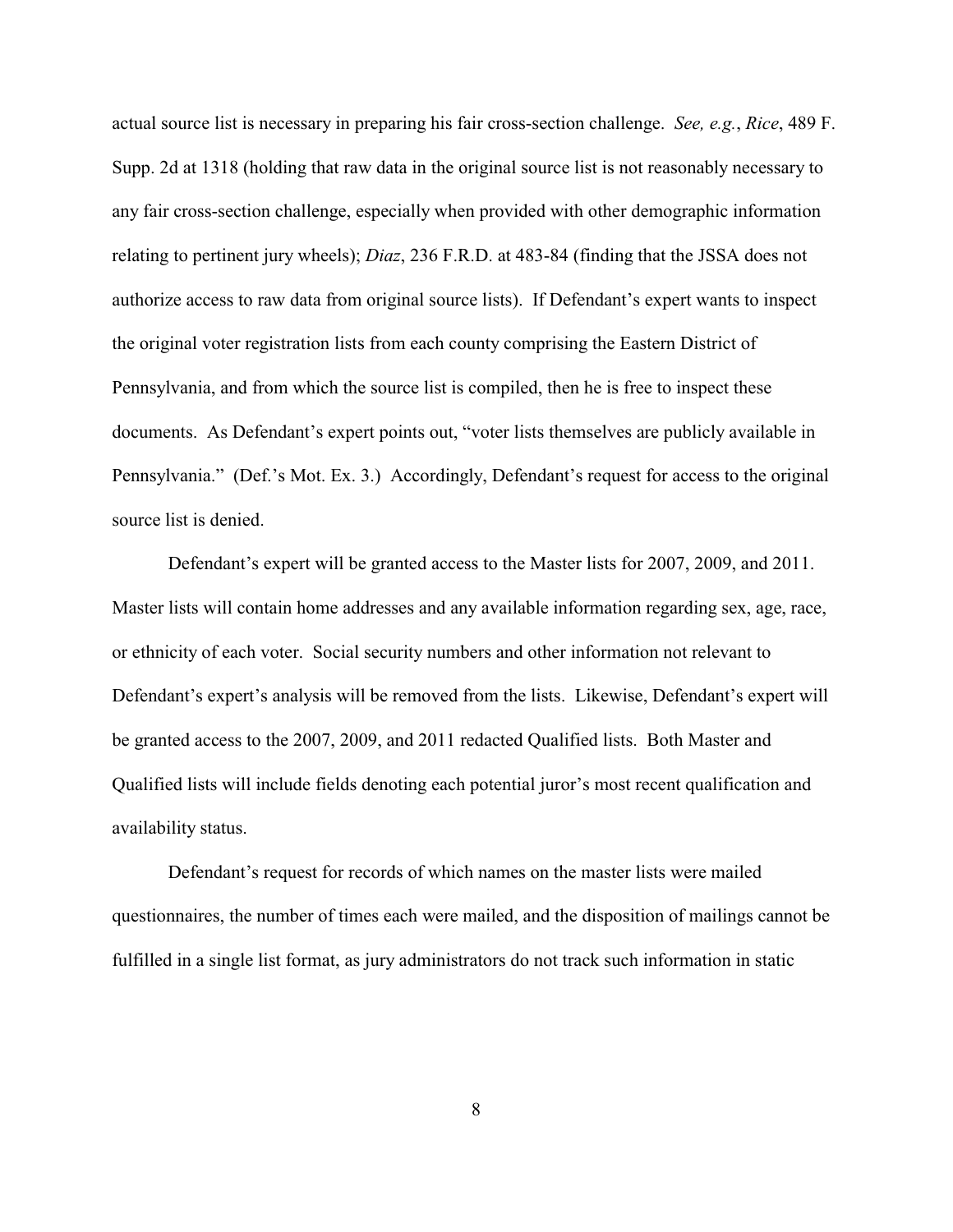electronic form.<sup>3</sup> Returned questionnaires are purported to be voluminous and are located in numerous boxes within the Courthouse basement. Defendant's expert will be granted access to the envelopes returned as undeliverable so that he may compile his own list. *See, e.g.*, *United States v. Miller*, 116 F.3d 641, 658 (2d Cir. 1997) (finding that a defendant only has a right to access jury records and papers already in existence); *United States v. Rioux*, 97 F.3d 648, 658 (2d Cir. 1996) (holding that access to envelopes returned as undeliverable provided the defendant with the information he needed to demonstrate a systematic exclusion of African-Americans or Hispanics).

Similarly, Defendant's expert will be provided access to boxes containing returned summonses, as the specific dispositions of returned summonses are not maintained by jury administrators in a single file format. In addition, jury administrators do not maintain the reasons for juror disqualification or deferment within a single database. When emergency excuses are granted, a district court judge reviews the claim and issues an order as to whether the individual requesting the excuse will be granted a permanent disqualification, or whether that person will be repopulated into the relevant qualified wheel. Excuse orders issued by district court judges are also stored within the basement of the Courthouse. Defendant's expert will be granted access to such materials.

Defendant's request for monthly petit term lists from September 1, 2008 to the date of trial cannot be granted, as the Eastern District of Pennsylvania does not operate on a monthly

 $3$  A juror's status on the relevant master wheel may change at any time (e.g., when a questionnaire is returned), but the number of mailings or previous mailing disposition is not recorded.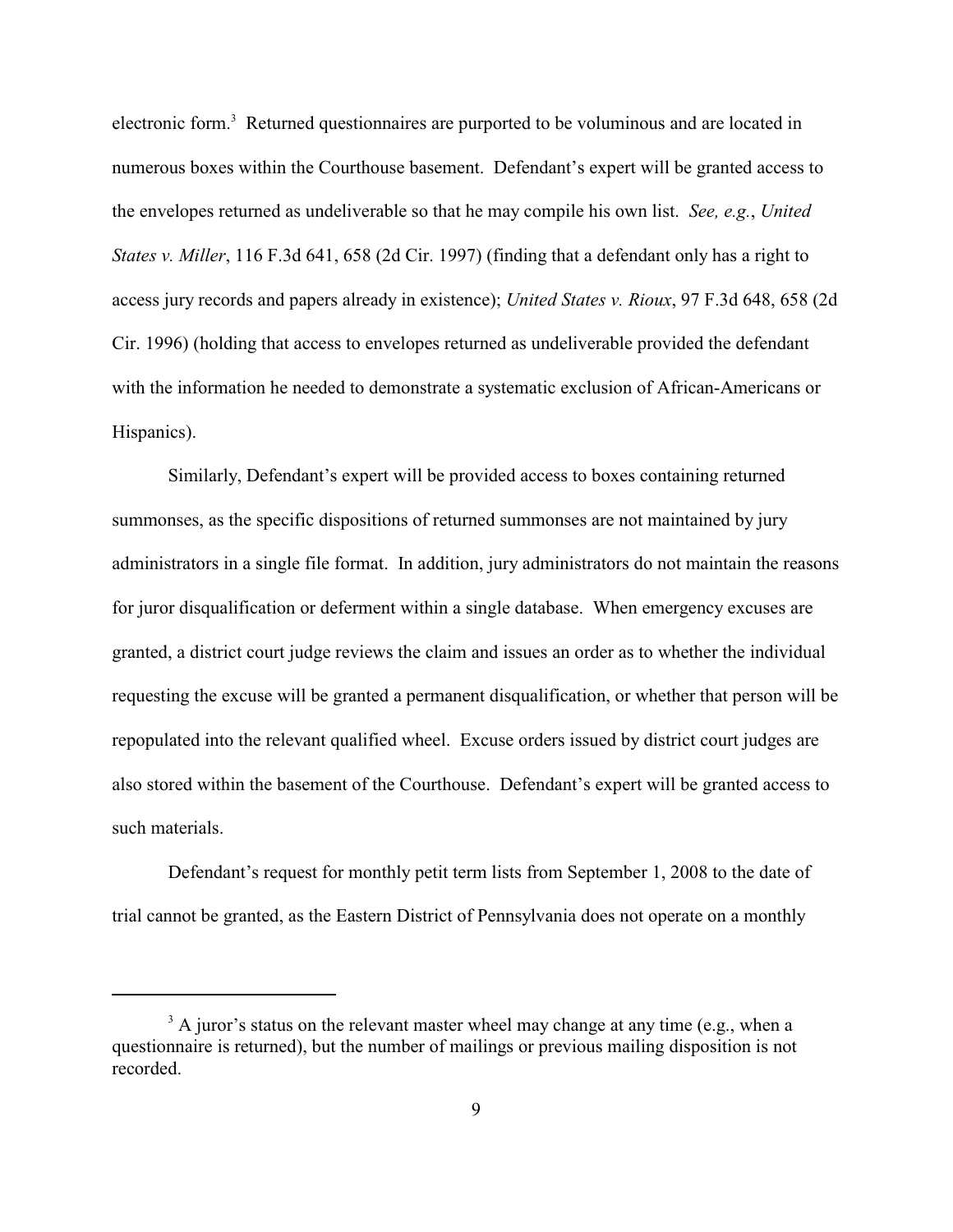petit term system. However, Defendant's expert will be provided a list of jurors summoned each week from September 1, 2008 until the date of trial.

The Court assumes that Defendant's request for venire panels from September 1, 2008 until the beginning of trial is a request for the list of jurors that appeared at the courthouse to attend juror orientation during that time period. Defendant's expert will be provided such a list. Because master and qualified wheels are not supplemented by any sources other than voter registration lists, Defendant's request for any supplementary materials will be denied.

In view of the fact that the jury in this case is anonymous (*see* ECF No. 602), before any of the above-discussed discovery is released to Defendant's expert, Defendant must provide the Court with affidavits of confidentiality signed by Defendant's expert and his assistants. No person other than Defendant's expert and his assistants shall have access to any of the discovery discussed herein.

Our conclusion here is reached by balancing Defendant's specific assertions of need for extensive data against the likely burden on the Court and its Jury Department in fulfilling Defendant's discovery requests. Defendant's claim of particularized need for such broad discovery was given significant deference because of the gravity of the charges in the instant case. (*See* ECF Nos. 197, 198, 361.) The Court is concerned that Defendant has embarked on a fishing expedition in his request to inspect documents that contain millions of names and addresses. However, the qualitative difference of death from all other punishments requires such deference. *Ford v. Wainwright*, 477 U.S. 399, 411 (1986); *California v. Ramos*, 463 U.S. 992, 998-99 (1983). The Sixth Amendment's fair cross-section guarantee is one such procedure.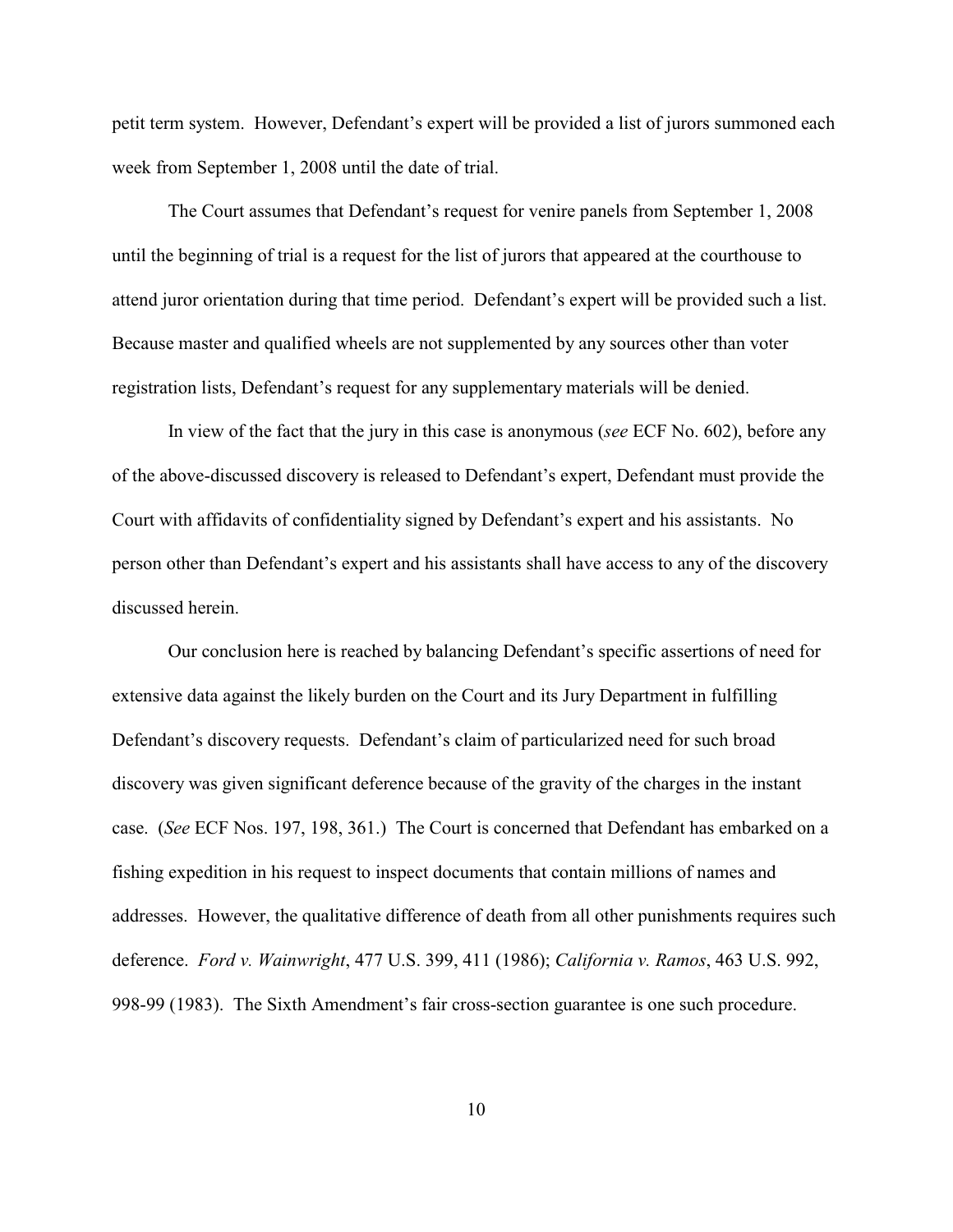# **III. CONCLUSION**

For the foregoing reasons, Defendant Robert Merritt's Motion for Discovery in Support of Motion to Strike the Current Jury Panel will be granted in part and denied in part.

An appropriate Order will follow.

**BY THE COURT:**

 $CS/H$ 

**\_\_\_\_\_\_\_\_\_\_\_\_\_\_\_\_\_\_\_\_\_\_\_\_\_ R. BARCLAY SURRICK, J.**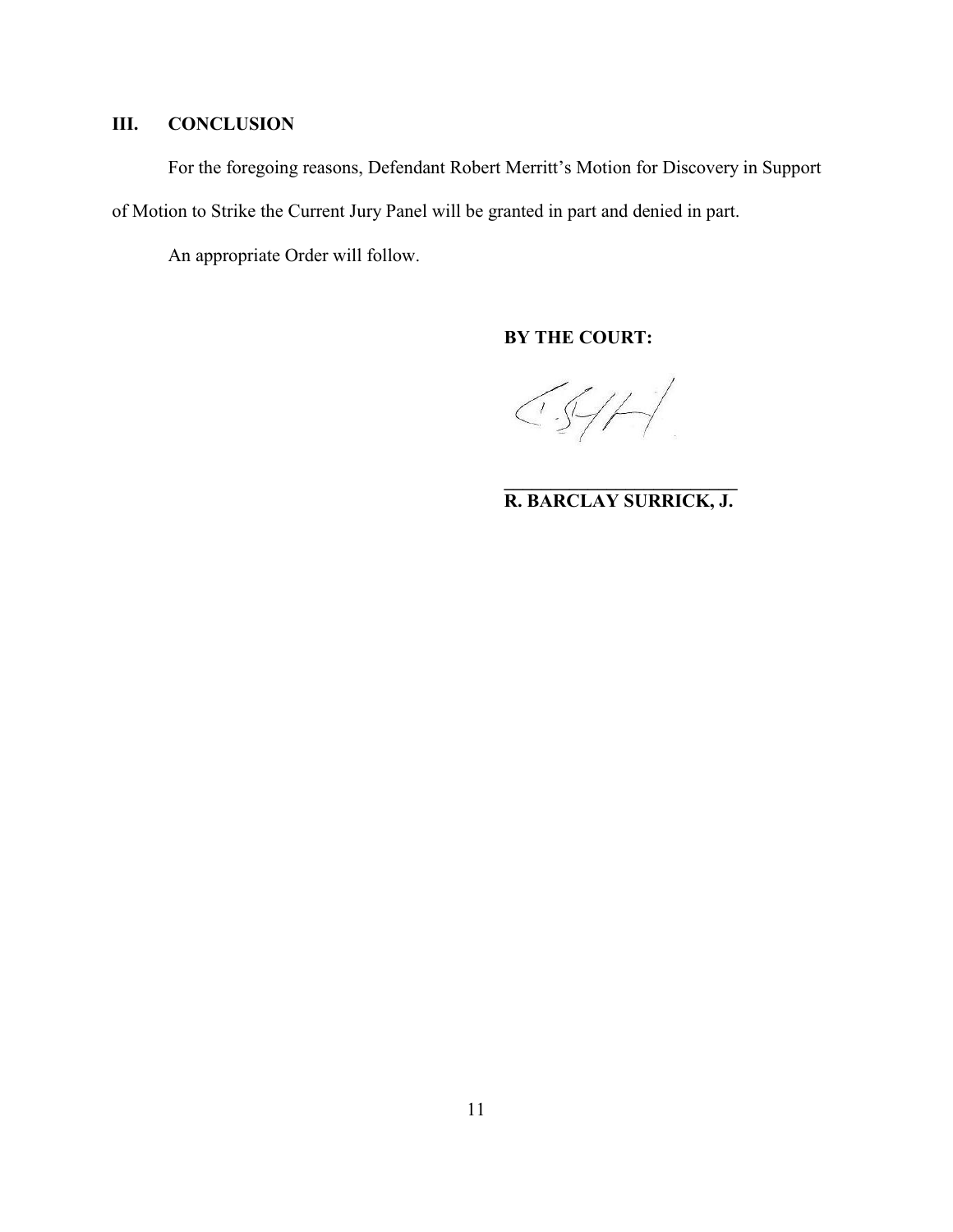# IN THE UNITED STATES DISTRICT COURT FOR THE EASTERN DISTRICT OF PENNSYLVANIA

| UNITED STATES OF AMERICA  |                        |
|---------------------------|------------------------|
|                           | <b>CRIMINAL ACTION</b> |
| V.                        |                        |
|                           |                        |
| KABONI SAVAGE             | $NO. 07-550-03$        |
| <b>ROBERT MERRITT</b>     | NO. 07-550-04          |
| <b>STEVEN NORTHINGTON</b> | NO. 07-550-05          |
| KIDADA SAVAGE             | $NO. 07-550-06$        |
|                           |                        |

## **O R D E R**

**AND NOW**, this  $5<sup>th</sup>$  day of March , 2013, upon consideration of Defendant Robert Merritt's Motion for Discovery in Support of Motion to Strike the Current Jury Panel (ECF No. 869), and all papers submitted in support thereof and in opposition thereto, it is **ORDERED** that Defendant's Motion is **GRANTED** in part and **DENIED** in part, as follows:

- 1. The following discovery information shall be provided to Andrew Alan Beveridge, Ph.D. upon his submission of a sworn affidavit of confidentiality:
	- a. The actual Master lists for 2007, 2009, and 2011. Master lists will contain home addresses and any available information regarding sex, age, race, or ethnicity of each voter. Social security numbers and other information not relevant to Defendant's expert's analysis will be removed from the lists;
	- b. Access to questionnaires mailed to individuals on the master list that were returned as undeliverable;
	- c. The actual Qualified lists for 2007, 2009, and 2011. Qualified lists will contain home addresses and any available information regarding sex, age,